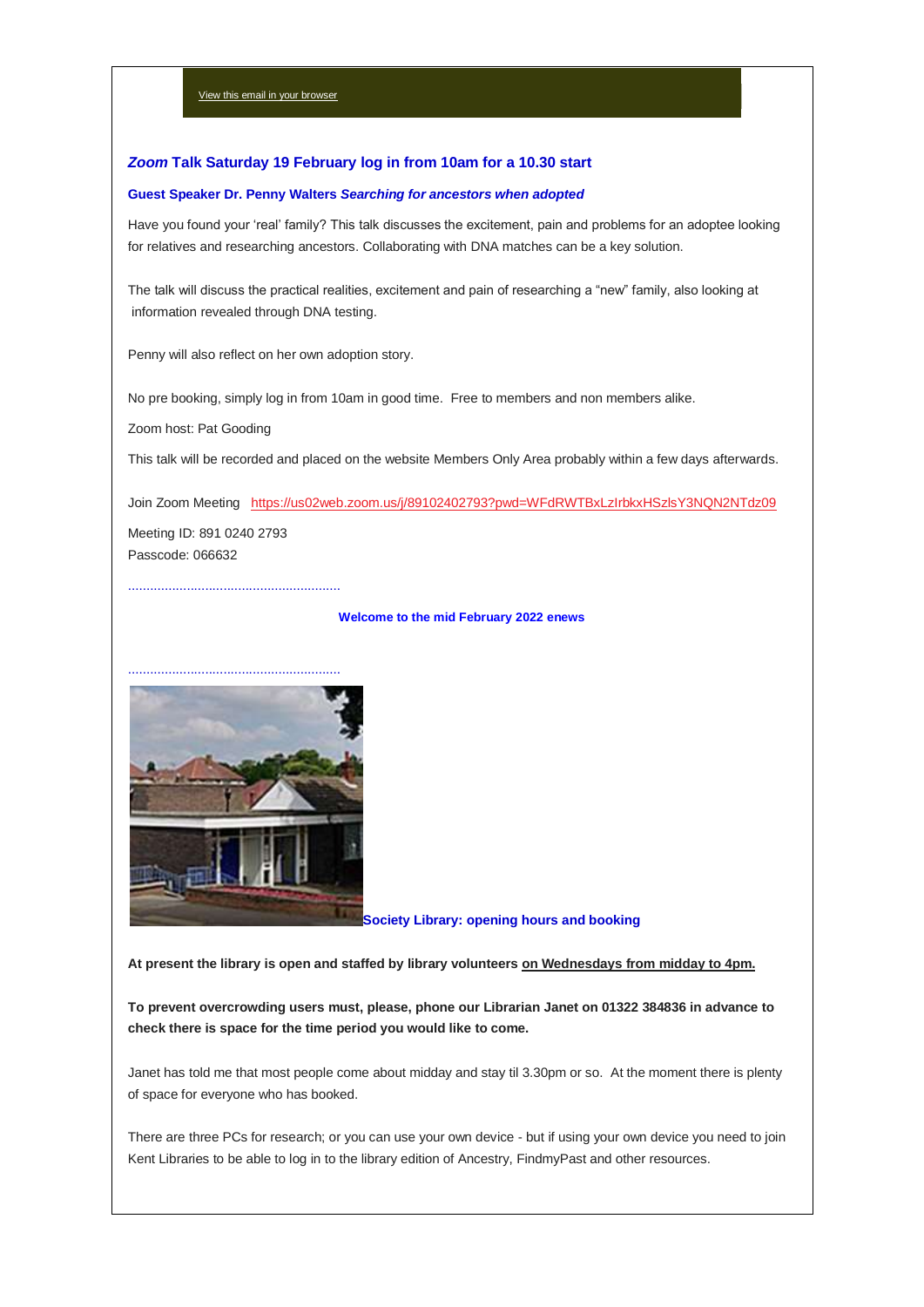If you cannot get there in the afternoon but can make the morning, please phone Janet to discuss as a library Volunteer may be able to open up early for you.

**Library at: 80 Summerhouse Drive, Joydens Wood, Kent DA5 2EE** Parking in nearby roads.

..........................................................

### **Society Membership 2022 Renewal was due 1 January and still only £10**

**Members should all have renewed by now for 2022.**

**2021 was an unusual year, but we hope you still felt your £10 subs was a bargain and will continue to be so, given our programme of talks and workshops, whether in person or** *Zoom,* **and our four quarterly journals.**

<https://www.nwkfhs.org.uk/about/membership/our-membership>

<https://www.nwkfhs.org.uk/shop/nwkfhs-shop/membership>

(this enews is free to members and non members alike).

#### **The Society Website - a Wealth of Information for Society Members**

#### **Logging on to the Website as a Member**

..........................................................

Did you know that the members' only area of our website is full of valuable resources such as past issues of our quarterly journals (all the way back to 1978), recorded zoom talks, surnames members are researching, and much, much more.

All you need to do is visit the members' only area of the website [\(http://www.nwkfhs.org.uk/members-login\)](http://www.nwkfhs.org.uk/members-login) and log in with the details we have given you. (Look for your user name and first password on the Welcome Letter you received when you joined.)

Not sure how? We've prepared a video which will show you exactly what to do, step by step. Why not take a look today and see what more you can add to your family tree research?

### <https://www.youtube.com/watch?v=eYBG1RWufrU>

Haven't you joined our society yet? Please do consider becoming a member as it's only £10 for individuals and £12 for joint members, per year. Click on the link below to see more.

<http://www.nwkfhs.org.uk/about/membership/our-membership>

**......................................................**

**Talks** are now either in person at our Dartford and Sevenoaks venues or by Z*oom*. The combined details of *Zoom* and in person talks are in one chronological list below.

The description for each event states clearly whether it is via *Zoom* or an in person talk.

Currently all Workshops remain *Zoom*.

**......................................................**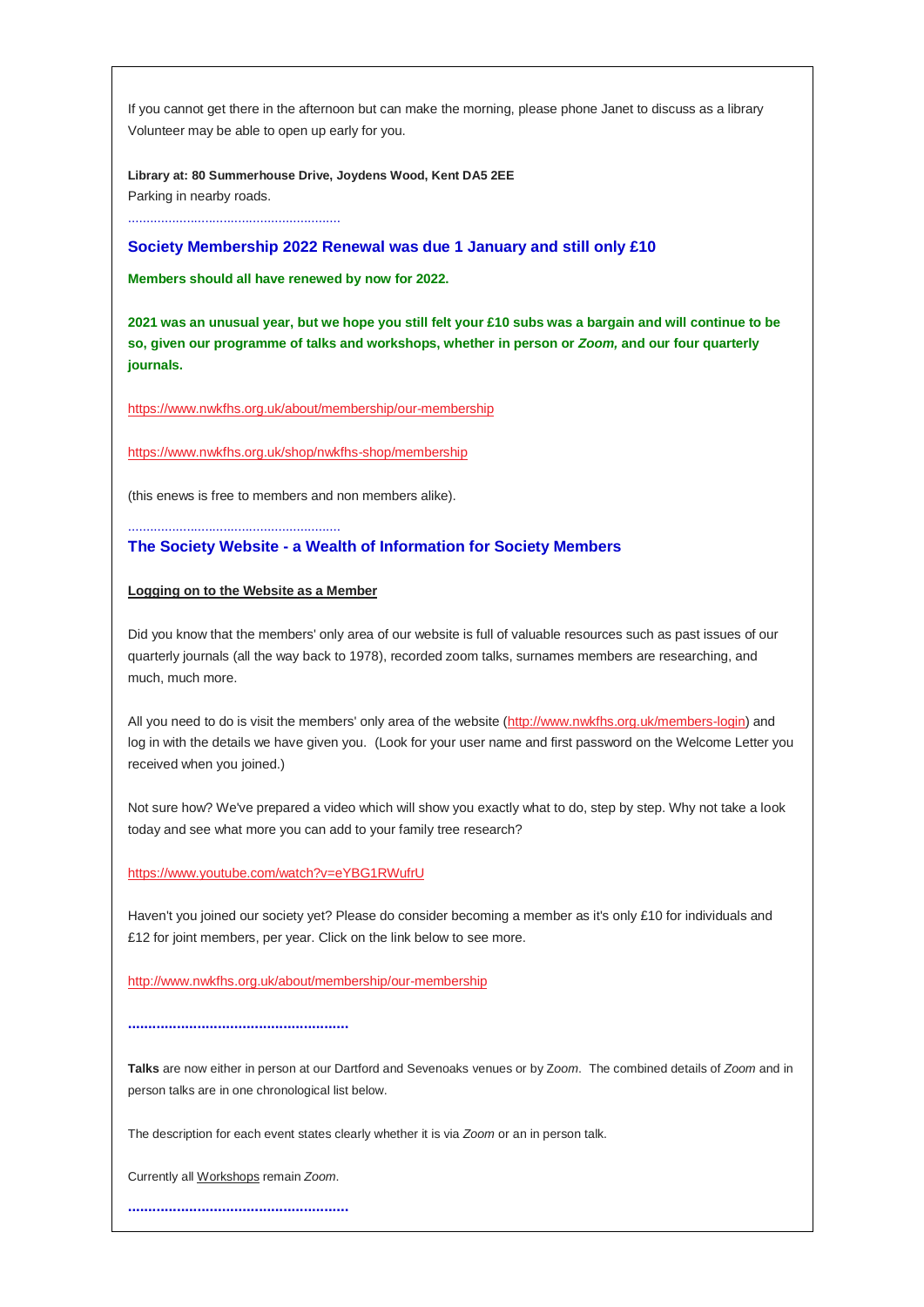## *ZOOM* **Talks**

**Zoom Talks are free and open to all**. They cannot be pre booked - please just log on via the link in good time.

All times given are UK time.

NWKFHS members who missed a talk, perhaps because you are not in our timezone, note that **some** speakers have allowed their talks to be recorded and recorded talks are saved here - [https://nwkfhs.org.uk/resources/all](https://nwkfhs.org.uk/resources/all-other/zoom-talk-videos)[other/zoom-talk-videos](https://nwkfhs.org.uk/resources/all-other/zoom-talk-videos) note this link only works for paid up members logged into the website. Sometimes speakers have given permission for their talks only to be recorded for a specified amount of time, so members please do check the link.

**...........................................................**

## **Saturday 5 March Doors Open 9.45am meeting starts at 10.30am at Dartford Branch. Location: Dartford Science and Technology College, Heath Lane, Dartford Kent DA1 2LY**

## **Guest speaker Russell Bowes will give a talk entitled Dig For Victory - Background information to ancestors' lives during world war II.**

Few of us are old enough to have memories of life during World War II but most are familiar with the expression "Dig for Victory" and know its war time origin. Russell Bowes has a diploma in garden history, and is well qualified to explain how the Dig for Victory campaign was implemented.

In 1939 the UK was importing 70% of its food, as it was government policy to prioritse the export of manufactured goods over the importance of producing food at home. This resulted in there only being 7 weeks food supply in store at the outbreak of the war. As male agricultural workers were conscripted, women (the Land Army)had to work on the land and vegetables had to be grown instead of flowers.

Russell talks with humour and authority and has some fascinating facts for us.

The meeting will be led by Janet Rose.

Free to NWKFHS members; non members are asked to make a donation towards costs of hall hire and speaker.

There is a large, free car park but it is shared with other users and can be busy at times.

No booking, just turn up.

**...................................................................**

**Thursday 10 March Doors Open 7.15pm Meeting starts 8.00pm talk at Sevenoaks Branch. Location: Otford Village Memorial Hall, High Street, Otford TN14 5PQ (adjacent car park is free in the evening).**

**Guest Speaker Dr John Reuther will give us a very informative talk entitled "***The Lives and Deaths of the Hanovers***" .**

The House of Hanover were of German descent who succeeded the House of Stuart as kings of Great Britain in 1714. The first Hanoverian King of England was only 52nd in line to the throne, but, thanks to the Act of Settlement, George was the nearest **Protestant** eligible to take the crown.

Free to NWKFHS members; non members are asked to make a donation towards costs of hall hire and speaker.

No booking, just turn up. Free parking in the evenings at the adjacent large car park.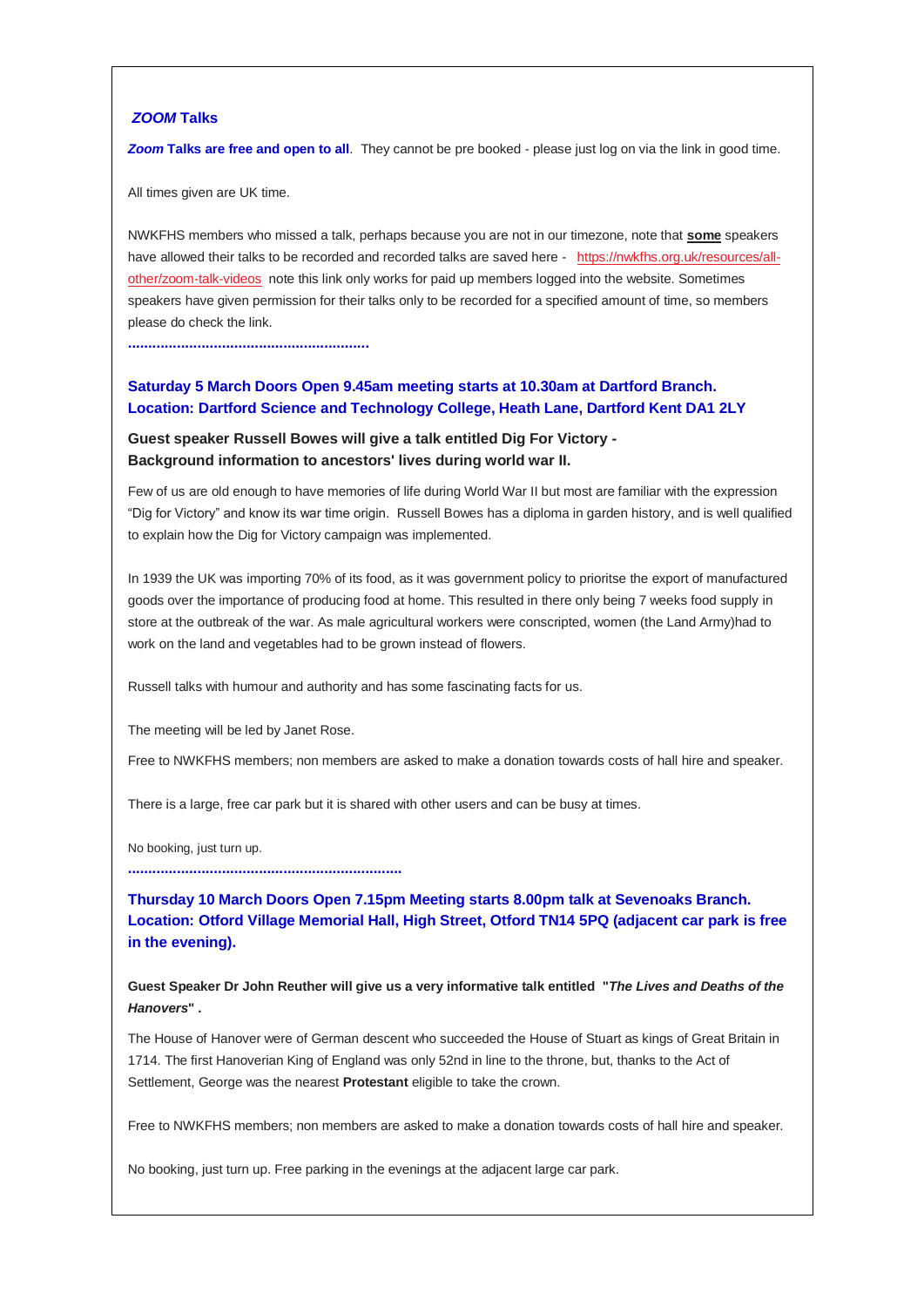## *Zoom* **Talk Tuesday 22 March log in from 7pm for a 7.30 start**

**"The Life & Legacy of George Bradshaw"**

**..................................................................**

**Dr David Turner will examine how Bradshaw's company produced guides and handbooks that were considered indispensable for Victorian and Edwardian railway travellers and reveals how they were seen by the public.**

Zoom host: Mike Weeks

This talk will be recorded and placed on the website probably within a few days afterwards. The Zoom link will be published on the website [www.nwkfhs.org.uk](http://www.nwkfhs.org.uk/) nearer the date.

**..................................................................**

## *ZOOM* **Workshops, Special Interest and Discussion groups**

*Zoom* **Workshops (including Discussion Groups and Writing Groups)** have a maximum number to allow all attendees to participate, and are restricted to paid up North West Kent FHS members only. Workshops last for 2 hours.

Please note that booking is essential.

If any Society members missed a workshop which they would have liked to attend, or it filled up, see here for videos of some past workshops: <https://nwkfhs.org.uk/events/workshops/past-zoom-workshop-videos>

Note the above link will only work for Society members logged into the website.

### **February 23 DNA Discussion Group Laura Lincoln 10.30am-midday**

# **March 2 Medieval Records Part 2 – The Manorial Documents Register David Cufley 7.30pm - 9.30**

The Manorial Documents Register (MDR) is an index of English and Welsh manorial records, providing brief descriptions of documents and details of their locations in public and private hands.

Manorial records include court rolls, surveys, maps, terriers and all other documents relating to the boundaries, franchises, wastes, customs or courts of a manor. This is a case study using the Hexton, Hertfordshire Manor court records to recreate a family mentioned in the records as tenants and as jurors. The method we have used to recreate a family line from the manor records.

Free but a donation via the web shop will be appreciated.

#### Capacity 15

Registration/Booking Spaces are limited. Please reserve a place with [workshop.booking@nwkfhs.org.uk](mailto:workshop.booking@nwkfhs.org.uk?subject=Workshop%3A%20Medieval%20Records%202%20March%202022) including the event title and date together with your name and membership number.

# **9 March Discussion Group: Leader Carolyn Barclay Theme: Bring an Ancestor. 10am - 11.45am**

Members to introduce an ancestor of interest to the group.

Free but a donation via the web shop would be appreciated

Capacity 12

Registration/Booking Spaces are limited. Please reserve a place with [workshop.booking@nwkfhs.org.uk](mailto:workshop.booking@nwkfhs.org.uk?subject=Workshop%3A%20Bring%20An%20Ancestor%209%20March%202022) including the event title and date together with your name and membership number.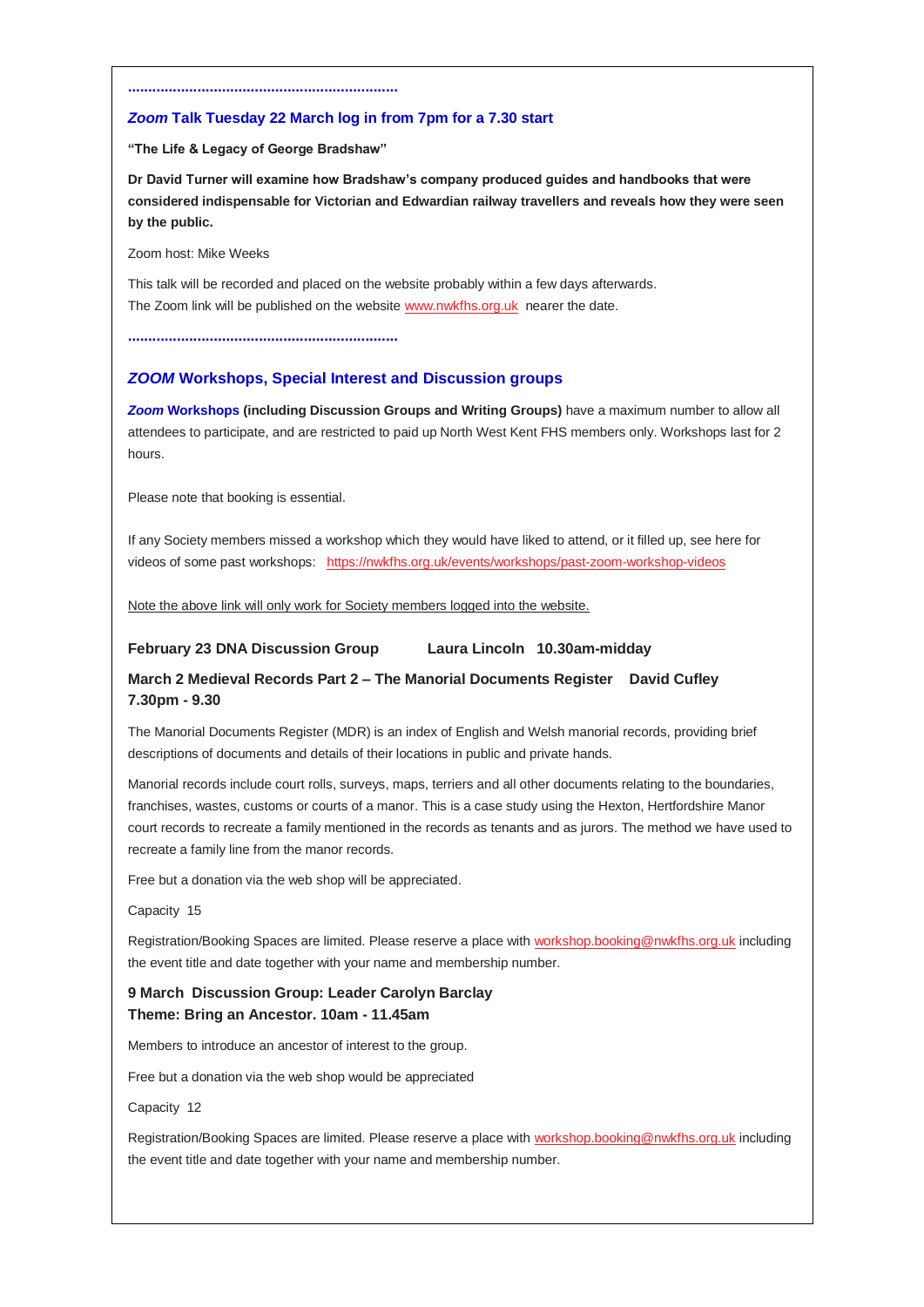# **16 March Parish Chest : A workshop on the documents found in the parish archives. David Cufley 7.30pm - 9.30**

Free but a donation via the web shop will be appreciated.

Capacity 15

Registration/Booking Spaces are limited. Please reserve a place with [workshop.booking@nwkfhs.org.uk](mailto:workshop.booking@nwkfhs.org.uk?subject=Workshop%3A%20Parish%20Chest%2016%20March) including the event title and date together with your name and membership number.

### **23 March Breaking Down Brickwalls David Cufley 10.30am - 12.30pm**

Discussion workshop to help researchers get over research hurdles (entries must be submitted by 9th March.) Please provide a name, topic and some background information

Free but a donation via the web shop will be appreciated.

Capacity 12

Registration/Booking Spaces are limited. Please reserve a place with [workshop.booking@nwkfhs.org.uk](mailto:workshop.booking@nwkfhs.org.uk?subject=Workshop%3A%20Breaking%20Down%20Brick%20Walls%2023%20March) including the event title and date together with your name and membership number.

### **30 March DNA Discussion Group Laura Lincoln 10.30am - 12.30pm**

Free but a donation via the web shop will be appreciated.

Capacity 12

Registration/Booking Spaces are limited. Please reserve a place with [workshop.booking@nwkfhs.org.uk](mailto:workshop.booking@nwkfhs.org.uk?subject=DNA%20Discussion%20Group%20on%2030%20March) including the event title and date together with your name and membership number

**----------------------------------------------**

**Many, many thanks to workshop coordinator Carolyn Sekulowicz-Barclay for arranging our exciting programme of workshops, and to the workshop leaders.**

**Society members please book by emailing Carolyn for the link / code to enable you to attend any of the above Workshops and Discussion Groups.** [workshop.booking@nwkfhs.org.uk](mailto:workshop.booking@nwkfhs.org.uk?subject=NWKFHS%20Workshops)

**Carolyn would like to hear from you if you have topic requests for workshops or want to suggest different dates or times.**

**If** you participate in a workshop, please consider making a donation to the Society through our eshop <https://www.nwkfhs.org.uk/shop/nwkfhs-shop/services> and scroll down for 'Society Donation'.

**See** <https://nwkfhs.org.uk/events/overview/all-upcoming-meetings> **f**or topics and dates / times of Workshops and Talks further ahead.

**...............................................................**

**----------------------------------------------**

## *Easyfundraising - a charity donation when you shop online*

[Click here](https://nwkfhs.us4.list-manage.com/track/click?u=cde10858510442d6e71f0f3a6&id=9e364e11d6&e=64e4c544dc) **to r**aise donations for North West Kent Family History Society whenever you shop online. Turn your everyday online shopping into FREE donations at no cost to you..

**So far the Society has 40** *easyfundraising* **supporters who have raised over £773.**

**...............................................................**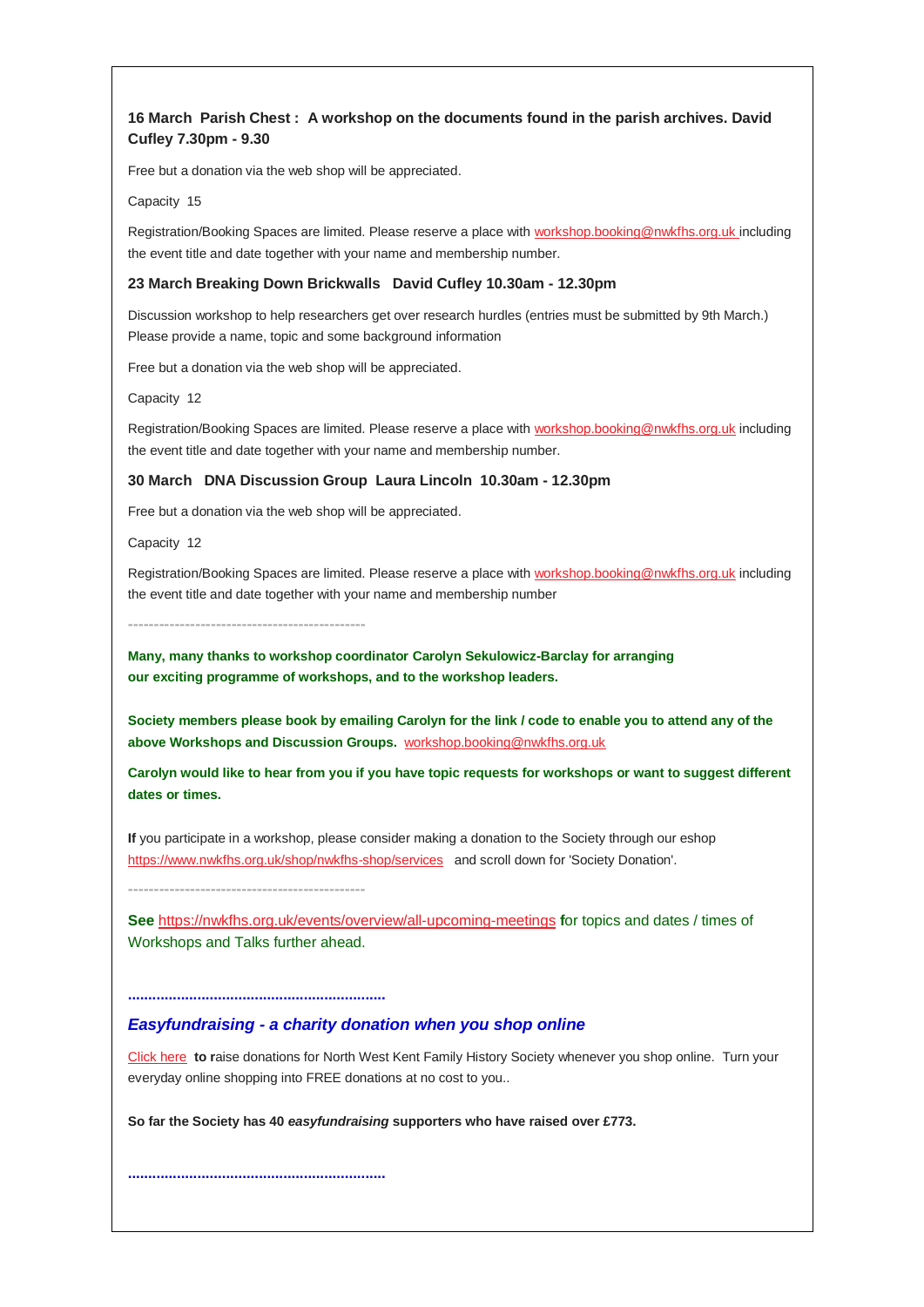#### <https://www.gov.uk/search-will-probate>

I am a regular user of the Government website for finding Wills and Grants of Representation (England and Wales only). They only cost £1.50 - so much cheaper than the minimum of £7 for a Death Certificate. For deaths pre 1996 your search result gives you useful facts.

Eg, recently I wanted to find the marriage (to see if he had descendants) and / or death of my great great uncle William Thompson born 1871. A common name in the Lewisham area of South East London (then Kent) where the family lived. I did find on freebmd the death of a William Thompson in 1897 of the right age. But I didn't want to pay £7 for a death certificate - especially as it might be a coincidence of name and year of birth.

A search of the probate index gave me the following result:

#### As you can see it's not that readable, but when you are viewing it on the GRO website, you can enlarge the wording.

THOMPSON William of 15 Dermody-road College-park Lewislaam Kent died 17 April 1897 Administration London 12 June to Thompson greengroost Effects £103 16s. 1d.

It says: "THOMPSON William of 15 Dermody-road College-park Lewisham Kent died 17 April 1897 Administration London 12 June to Mark Thompson greengrocer Effects £103 16s 1d."

As I knew the family lived at 15 Dermody Road, William's father was called Mark and was a greengrocer, I now have, for free, confirmation of death and the actual date. Sadly William was only 26.

However, the sting in the tail is that the Government has just recently badly revamped the site, names are difficult to find and are not always in alphabetical order.

In William's case he was near the bottom of a page and off screen until I reduced the size to near unreadable.

However Dave Annal, an Oxfordshire FHS member, has made a very helpful, short video - explaining how he has managed to circumvent some of the new problems. I have watched it and recommend it, it only lasts a few minutes.

Dave's short YouTube video is most helpful in showing that results pages are often not in alphabetical order; and how to order when there is no folio number but the order form won't let you proceed without one.

see [https://www.youtube.com/watch?v=wvgExKFbNXQ&t=13s](https://www.youtube.com/watch?v=wvgExKFbNXQ&t=13s&fbclid=IwAR2MtNxDBzV32CbULknqfMAKgJ0xgJbdMUMj-ymEMgm-gTaLKC6-nTAYDaQ) -

Like all YouTube videos it's preceded by adverts but you can click to 'skip ads'.

**...............................................................**

**Email I received about temporary free access to MyHeritage marriage records:**

In honor of Valentine's Day, we are offering FREE access to all marriage records for a limited time, from February 13–20!

Please let your followers/readers know that they can enjoy free access to all [600 million marriage records](https://cpyyv04.na1.hubspotlinks.com/Btc/ON+113/cpYyv04/MXgX15gzFt6W89bsbp6VcpNrW6fpr4J4Fv3p4N67vcpG3q90_V1-WJV7CgHS9V7WX7j99NXy0W3qc7BZ56Kc4zW65dnHZ3MmyypW55Jr-_8q6kr1W8ygpS72fbfJqW9l_1Lh64VjKSW6mwXcw1c7_d-W2tJvLs47fPJdW1MfSgf8J9dhcW6-Ch4L1X9phvW6LP-Jk7HNdXyN7mHHB8WBcbCW4GHQmD4QDJMhW6gwmY33tbgQWW6htsWw7-N0DZVj3yMl6B950XVxLTpK3m5jh9W8tKj3t4-vltxN73WpqBmygn8W8Ltm-C1hLQ74W2ng5NS5HCgjtW3dYxs11JwRySW3J4Bvb74wGlGW62MTvD8h0jkDW5GCtKq6p-MF8W7L3tCf3GC4SlW3x7_Lw2R9zjSW963yPQ4nBZkVW33Hx-b66WnmjW3CNy8-71Q3gr2hK1?fbclid=IwAR3hDU0Mq32Xrt3Bx82cXfx5p3s-F2YQRz_AhNAVNpN47KqzBcb04P6AIZE) on MyHeritage.

Daniel Horowitz Genealogy Expert

**...............................................................**